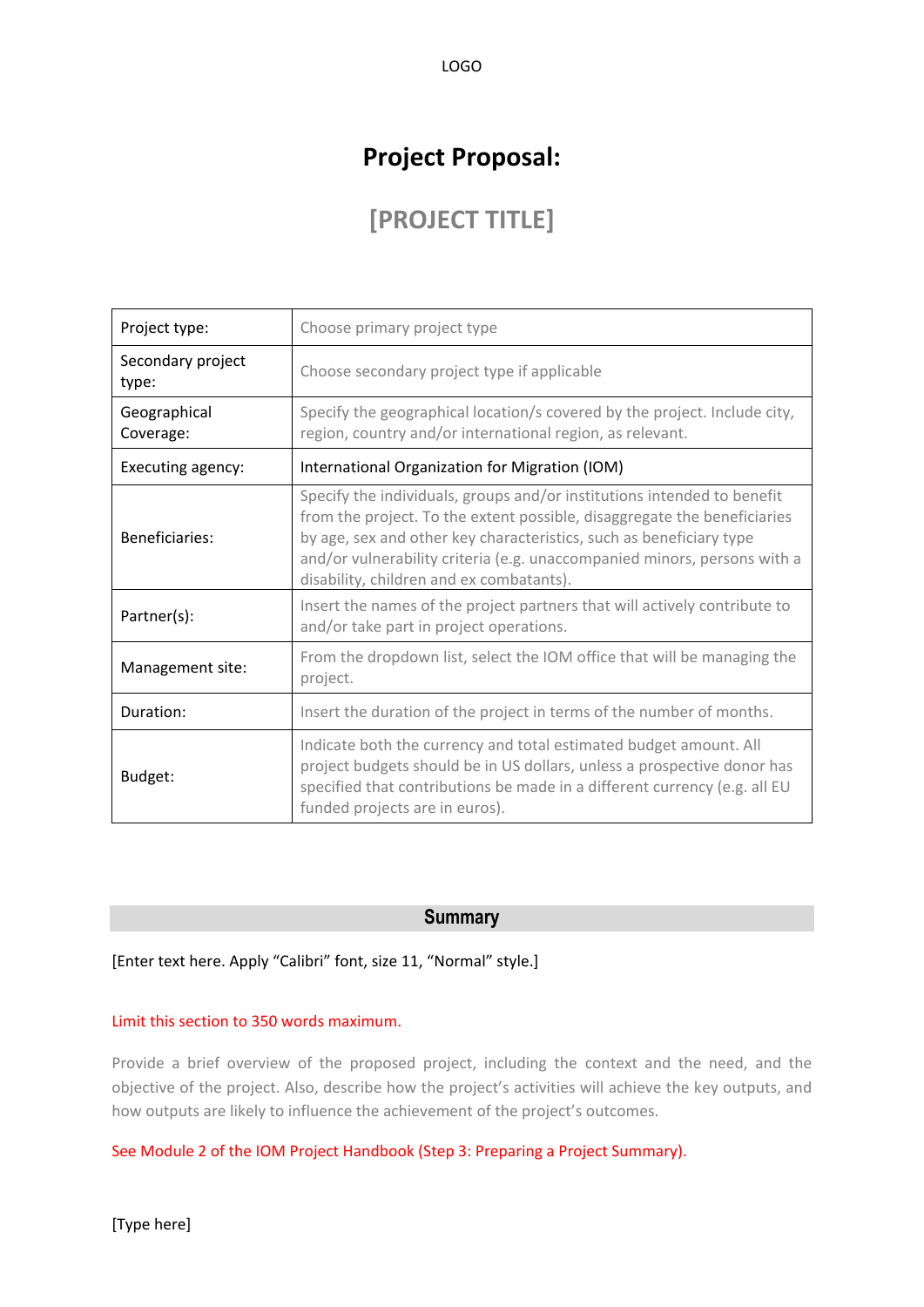[Enter text here. Apply "Calibri" font, size 11, "Normal" style and use "Heading 2" style for the subheading if necessary.]

### Limit this section to 400 words maximum.

Justify the project being proposed by describing its rationale:

- (a) What is the problem, for whom is it a problem and why is it significant?
	- What is the situation to be addressed?
	- Why is the situation a problem?
	- Is the problem ongoing or is it foreseen to be realized within the foreseeable future?
	- Where, specifically, is it a problem?
	- For whom is it a problem? How is it affecting certain groups differently, such as men, women, boys, girls and other groups?
- *(b)* Why is the problem the right one to address?
	- How would solving the problem be of value to the intended beneficiaries? How might it affect other groups? Consider unintended negative consequences for all groups affected, whether or not they are the focus of the project.
- *(c)* How is the project linked to broader national, regional, and/or global initiatives, including IOM internal strategies and results frameworks?

#### See Module 2 of the IOM Project Handbook (Step 4: Developing a Project Rationale).

# **2. Project Description**

# [Enter text here. Apply "Calibri" font, size 11, "Normal" style and use "Heading 2" style for the subheading if necessary.]

#### Limit this section to 600 words maximum.

Articulate how and why a set of intended results and activities will bring about the changes the project seeks to achieve.

- (a) What is the intended change brought about by the project? What are the assumptions and hypotheses underlying the casual relationships between activities, outputs and outcomes?
	- Why is the approach being proposed to address the problem(s) the best course of action?
	- What are the assumptions that must hold true in order that results are realized?
	- What are the hypotheses explaining why it is thought that the implementation of activities will lead to the achievement of outputs, why the achievement of outputs will influence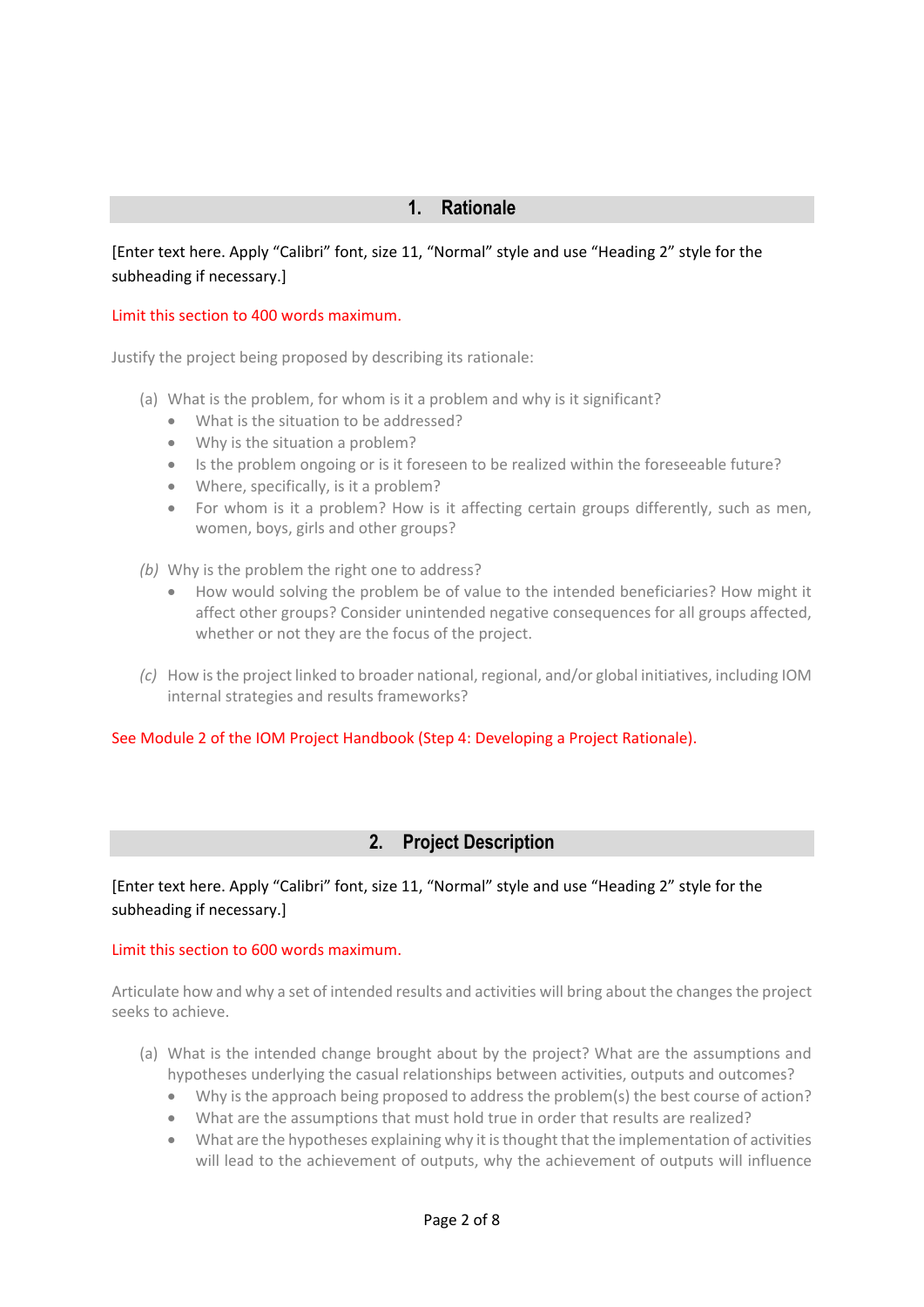the achievement of outcomes, and why the achievement of outcomes will contribute to the project objective?

- *(b)* Who are the stakeholders?
	- Why is IOM best placed to address the problem? What is IOM's added value/comparative advantage in implementing the project? What special skills, knowledge and/or capacities does IOM have to justify its involvement?
	- Which other stakeholders would be involved in the project, and why are they required for the project to succeed?
	- Consider gender and age when identifying stakeholders and strive for stakeholders who are representative of the target population.
- *(c)* How will the project address the following cross-cutting themes of rights-based approach to programming, gender mainstreaming, environmental sensitivity and sustainability, sustainability of project results, principled humanitarian action and mainstreaming protection in crisis response?

See Module 2 of the IOM Project Handbook (Step 5: Outlining the Project Description).

# **3. Partnerships and Coordination**

[Enter text here. Apply "Calibri" font, size 11, "Normal" style.]

#### Limit this section to 350 words maximum.

Describe the role and/or the key responsibilities of each of the main partners who will be involved in the implementation of the project. Also describe how the project management structure will ensure that the main partners will coordinate their activities.

See Module 2 (Step 6: Describing Partnerships and Coordination Arrangements).

# **4. Monitoring**

### [Enter text here. Apply "Calibri" font, size 11, "Normal" style.]

#### Limit this section to 350 words maximum.

Indicate how the project will monitor the main aspects of the project by providing an overview of the roles and responsibilities of team members. Describe how data for the project indicators will be collected, what data collection tools will be used, and how often data will be collected and analysed. If working through implementing partners, mention how they will be monitored and their reporting requirements, and in particular if working in a remote management situation with difficult access due to security.

See Module 2 (Step 7: Describing the Monitoring Approach).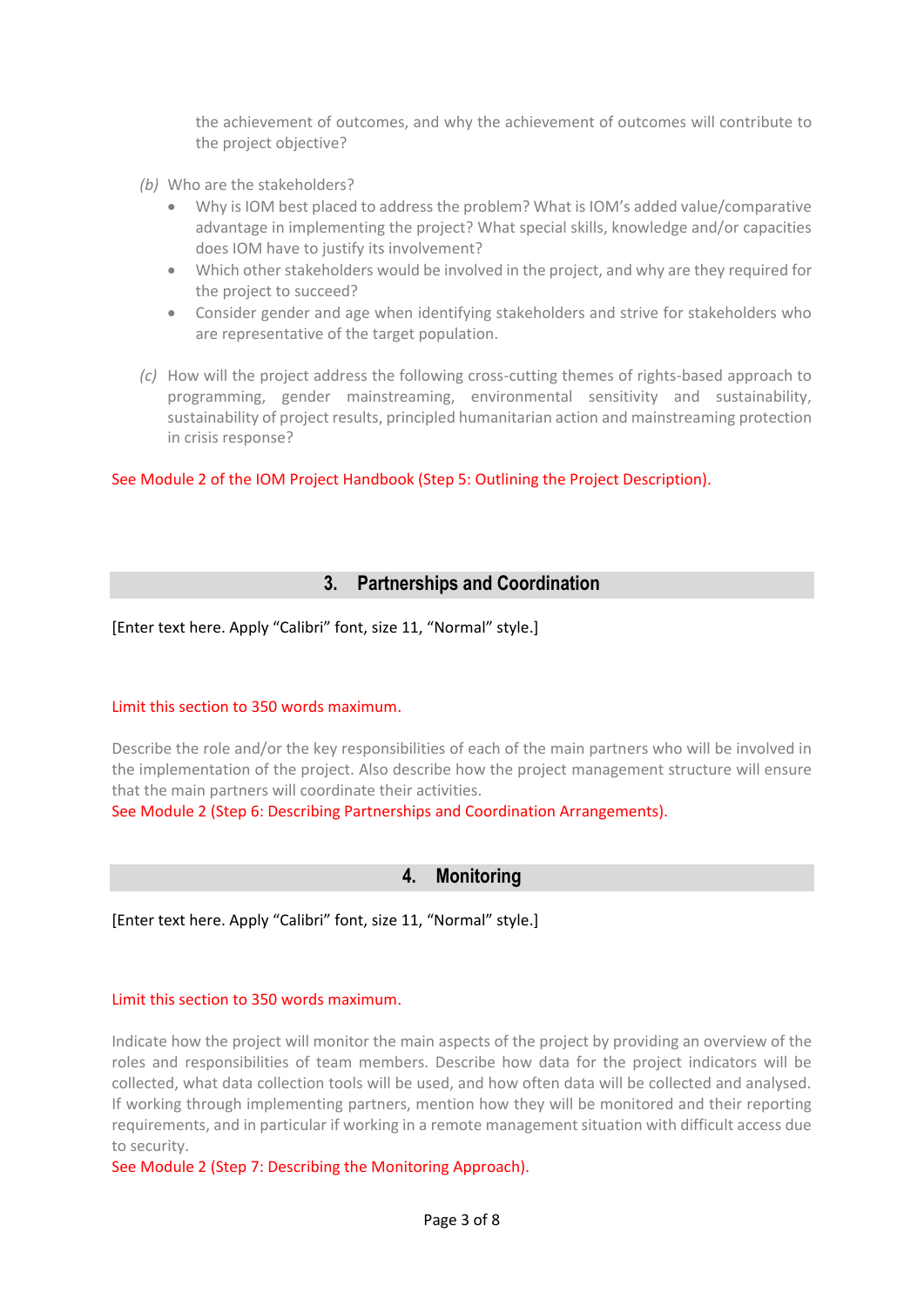## **5. Evaluation**

[Enter text here. Apply "Calibri" font, size 11, "Normal" style.]

#### Limit this section to 350 words maximum.

Indicate the timing and purpose of the evaluation, its intended use and the evaluation criteria to be used. Briefly describe the expected methodology to be employed in realizing the evaluation purpose, and indicate if the evaluation would be conducted internally or externally. See Module 2 (Step 8: Describing the Evaluation Approach).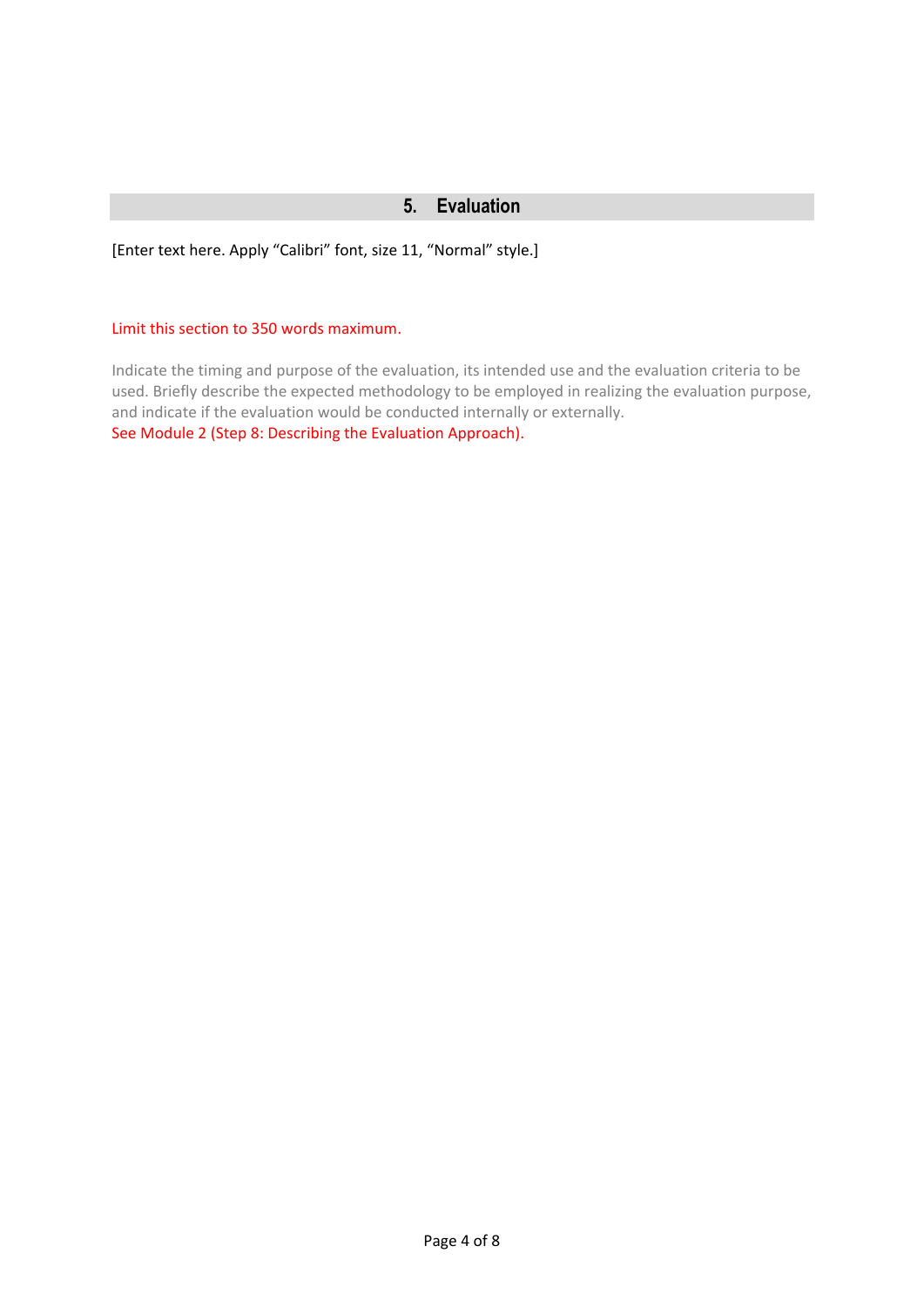| 6.<br><b>Results Matrix</b> |
|-----------------------------|
|-----------------------------|

|                                                                                                                                                                                                                                                                       | <b>Indicators</b>                                                                                                                                                                                        | <b>Data Source and</b><br><b>Collection Method</b>                                                                                                        | <b>Baseline</b>                                                                                                                                                               | <b>Target</b>                                                                                                                                                   | <b>Assumptions</b>                                                                                    |
|-----------------------------------------------------------------------------------------------------------------------------------------------------------------------------------------------------------------------------------------------------------------------|----------------------------------------------------------------------------------------------------------------------------------------------------------------------------------------------------------|-----------------------------------------------------------------------------------------------------------------------------------------------------------|-------------------------------------------------------------------------------------------------------------------------------------------------------------------------------|-----------------------------------------------------------------------------------------------------------------------------------------------------------------|-------------------------------------------------------------------------------------------------------|
| Objective:<br>The most significant,<br>realistic goal to which<br>the project can<br>contribute. It seeks to<br>align to a broader,<br>longer-term strategy,<br>whether internal or<br>external.<br>See Module 2 (Step 9:<br><b>Preparing the Results</b><br>Matrix). | Quantitative or qualitative<br>factors or variables to<br>measure achievement or<br>to reflect expected<br>changes. Data is<br>disaggregated by key<br>characteristics (age, sex),<br>wherever relevant. | Data source and collection<br>method indicate from<br>where and how<br>information will be<br>gathered for the purposes<br>of measuring the<br>indicator. | Establishes the value of<br>the indicator at the<br>beginning of the project<br>planning period.<br>Disaggregated by key<br>characteristics (age, sex),<br>wherever relevant. | Describes the expected<br>value of the indicator<br>upon completion of the<br>result. Disaggregated by<br>key characteristics (age,<br>sex), wherever relevant. |                                                                                                       |
| <b>Outcome 1:</b><br>The intended changes<br>in institutional<br>performance,<br>individual or group<br>behaviour or attitudes,<br>or the political,<br>economic, or social<br>position of the<br>beneficiaries.                                                      | Quantitative or qualitative<br>factors or variables to<br>measure achievement or<br>to reflect expected<br>changes. Data is<br>disaggregated by key<br>characteristics (age, sex),<br>wherever relevant. | Data source and collection<br>method indicate from<br>where and how<br>information will be<br>gathered for the purposes<br>of measuring the<br>indicator. | Establishes the value of<br>the indicator at the<br>beginning of the project<br>planning period.<br>Disaggregated by key<br>characteristics (age, sex),<br>wherever relevant. | Describes the expected<br>value of the indicator<br>upon completion of the<br>result. Disaggregated by<br>key characteristics (age,<br>sex), wherever relevant. | Assumptions necessary<br>for the outcomes to<br>contribute to the<br>achievement of the<br>objective. |
| Output 1.1:<br>The intended changes<br>in the skills or abilities<br>of the beneficiaries, or                                                                                                                                                                         | Quantitative or qualitative<br>factors or variables to<br>measure achievement or<br>to reflect expected                                                                                                  | Data source and collection<br>method indicate from<br>where and how<br>information will be                                                                | Establishes the value of<br>the indicator at the<br>beginning of the project<br>planning period.                                                                              | Describes the expected<br>value of the indicator<br>upon completion of the<br>result. Disaggregated by                                                          | Assumptions necessary<br>for the outputs to<br>deliver the outcomes.                                  |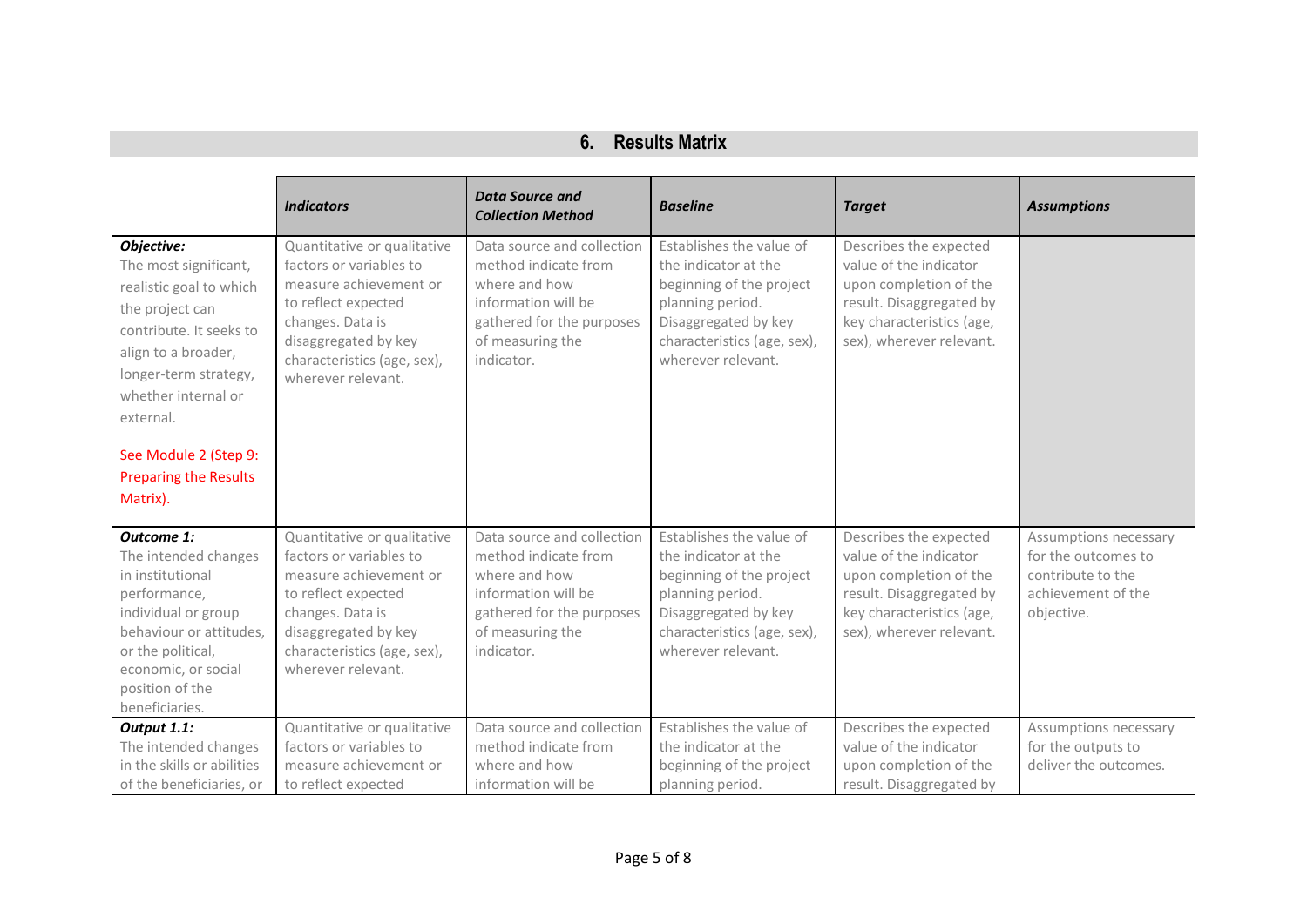| the availability of new<br>products or services as<br>a result of project<br>activities.                                                                                                  | changes. Data is<br>disaggregated by key<br>characteristics (age, sex),<br>wherever relevant.                                                                                                            | gathered for the purposes<br>of measuring the<br>indicator.                                                                                               | Disaggregated by key<br>characteristics (age, sex),<br>wherever relevant.                                                                                                     | key characteristics (age,<br>sex), wherever relevant.                                                                                                           |                                                                      |
|-------------------------------------------------------------------------------------------------------------------------------------------------------------------------------------------|----------------------------------------------------------------------------------------------------------------------------------------------------------------------------------------------------------|-----------------------------------------------------------------------------------------------------------------------------------------------------------|-------------------------------------------------------------------------------------------------------------------------------------------------------------------------------|-----------------------------------------------------------------------------------------------------------------------------------------------------------------|----------------------------------------------------------------------|
| <b>Activities that lead to Output 1.1:</b>                                                                                                                                                | Assumptions necessary                                                                                                                                                                                    |                                                                                                                                                           |                                                                                                                                                                               |                                                                                                                                                                 |                                                                      |
| The coordination, technical assistance, training, production, delivery, transportation, and other tasks that are organized and executed under                                             | for the activities to                                                                                                                                                                                    |                                                                                                                                                           |                                                                                                                                                                               |                                                                                                                                                                 |                                                                      |
| the project.                                                                                                                                                                              | deliver the outputs.                                                                                                                                                                                     |                                                                                                                                                           |                                                                                                                                                                               |                                                                                                                                                                 |                                                                      |
| Output 1.2:<br>The intended changes<br>in the skills or abilities<br>of the beneficiaries, or<br>the availability of new<br>products or services as<br>a result of project<br>activities. | Quantitative or qualitative<br>factors or variables to<br>measure achievement or<br>to reflect expected<br>changes. Data is<br>disaggregated by key<br>characteristics (age, sex),<br>wherever relevant. | Data source and collection<br>method indicate from<br>where and how<br>information will be<br>gathered for the purposes<br>of measuring the<br>indicator. | Establishes the value of<br>the indicator at the<br>beginning of the project<br>planning period.<br>Disaggregated by key<br>characteristics (age, sex),<br>wherever relevant. | Describes the expected<br>value of the indicator<br>upon completion of the<br>result. Disaggregated by<br>key characteristics (age,<br>sex), wherever relevant. | Assumptions necessary<br>for the outputs to<br>deliver the outcomes. |
| <b>Activities that lead to Output 1.2:</b>                                                                                                                                                |                                                                                                                                                                                                          |                                                                                                                                                           |                                                                                                                                                                               |                                                                                                                                                                 | Assumptions necessary                                                |
| The coordination, technical assistance, training, production, delivery, transportation, and other tasks that are organized and executed under                                             |                                                                                                                                                                                                          |                                                                                                                                                           |                                                                                                                                                                               |                                                                                                                                                                 | for the activities to                                                |
| the project.                                                                                                                                                                              |                                                                                                                                                                                                          |                                                                                                                                                           |                                                                                                                                                                               |                                                                                                                                                                 | deliver the outputs.                                                 |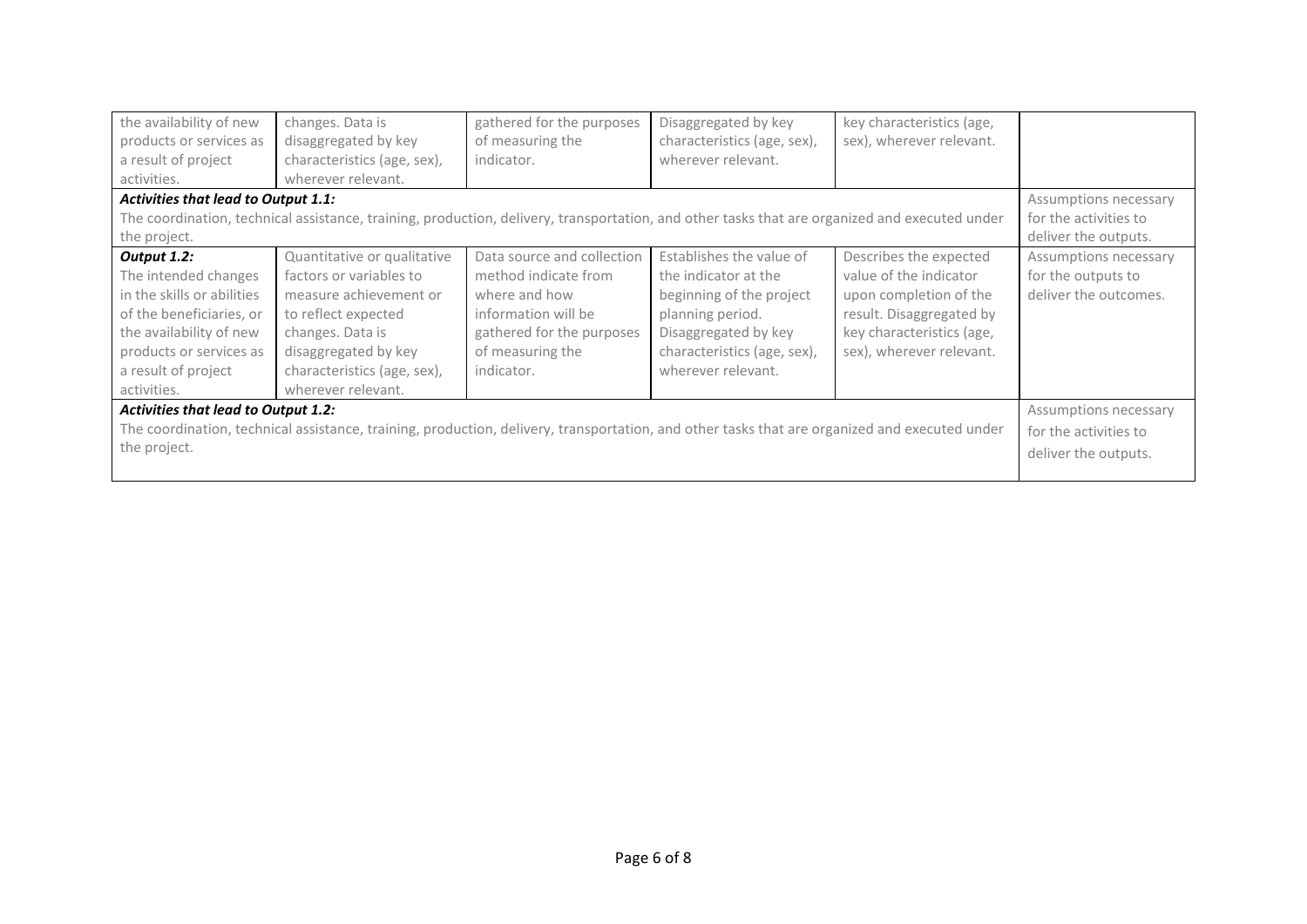# **7. Work Plan**

Complete a basic Workplan that includes the following information:

- (a) When are the main activities expected to begin? How long will they last? When will they be completed?
- (b) Which partners are responsible for the implementation of each of the main activities?

### See Module 2 (Step 10: Developing the Workplan).

| Activity | Responsible<br>Party | Time Frame |  |  |                  |  |   |  |                                                 |
|----------|----------------------|------------|--|--|------------------|--|---|--|-------------------------------------------------|
|          |                      |            |  |  |                  |  |   |  | Month Month Month Month Month Month Month Month |
|          |                      |            |  |  | $\boldsymbol{4}$ |  | b |  |                                                 |
|          |                      |            |  |  |                  |  |   |  |                                                 |
|          |                      |            |  |  |                  |  |   |  |                                                 |
|          |                      |            |  |  |                  |  |   |  |                                                 |
|          |                      |            |  |  |                  |  |   |  |                                                 |

# **8. Budget**

Prepare a budget using the appropriate budget template.

#### See Module 2 Proposal Development (Step 11: Budget).

# **Annex 1. Risk Assessment Plan**

The Risk Assessment Plan is an internal document and will not be submitted to the donor, unless requested.

See Module 2 Proposal Development (Step 12 Analysing Risks and Developing the Risk Assessment Plan.